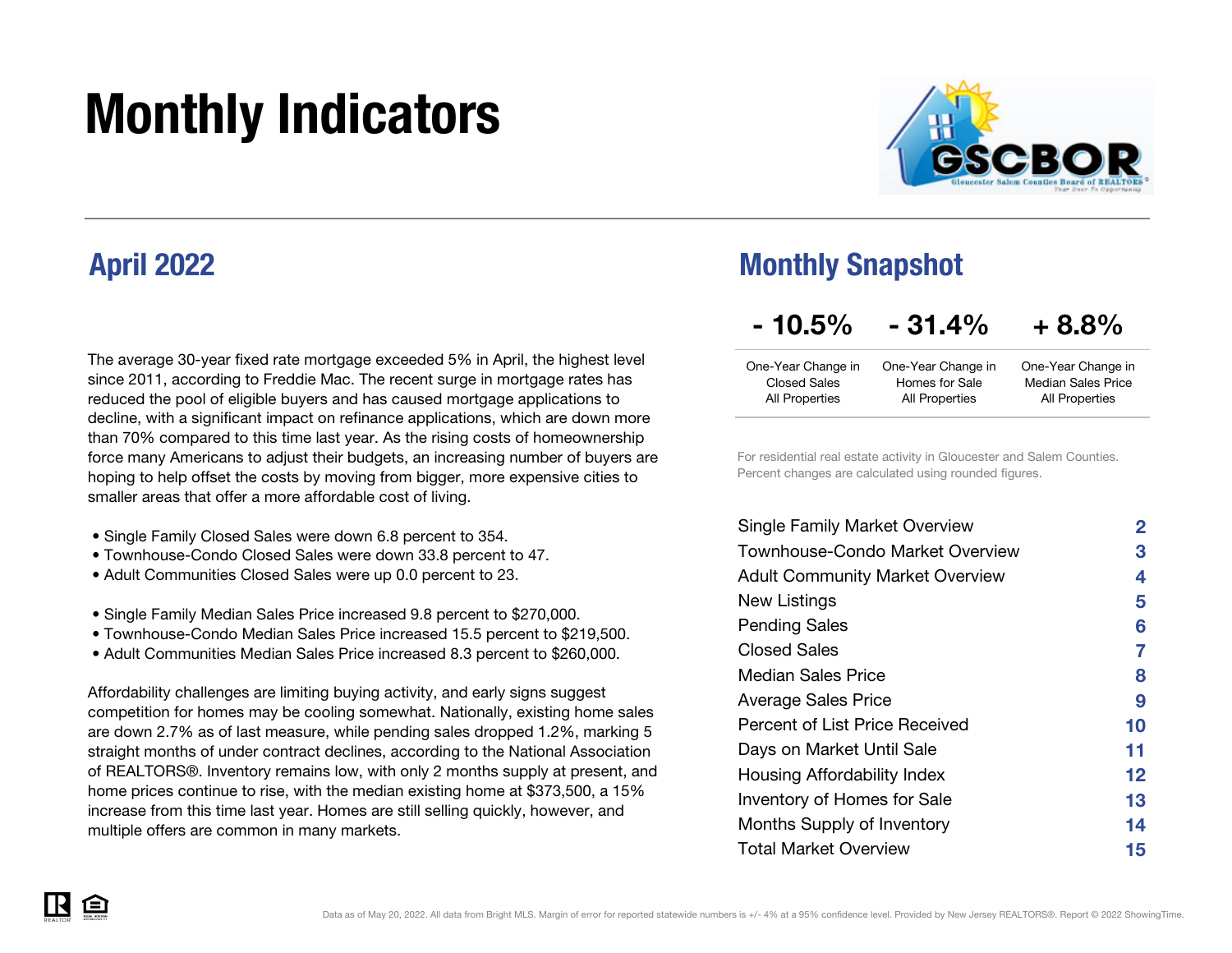# Single Family Market Overview

Key metrics for Single Family Properties Only, excluding Manufactured Housing, for the report month and for year-to-date (YTD) starting from the first of the year.



| <b>Key Metrics</b>                 | <b>Historical Sparklines</b>             | 4-2021    | 4-2022    | <b>Percent Change</b> |           | <b>YTD 2021 YTD 2022</b> | Percent Change |
|------------------------------------|------------------------------------------|-----------|-----------|-----------------------|-----------|--------------------------|----------------|
| <b>New Listings</b>                | 4-2022<br>4-2019<br>4-2021<br>$1 - 2020$ | 596       | 472       | $-20.8%$              | 1,888     | 1,538                    | $-18.5%$       |
| <b>Pending Sales</b>               | 4-2019<br>4-2021<br>1-2020               | 488       | 357       | $-26.8%$              | 1,593     | 1,316                    | $-17.4%$       |
| <b>Closed Sales</b>                | 4-2019<br>4-2020<br>4-2021<br>4-2022     | 380       | 354       | $-6.8%$               | 1,401     | 1,250                    | $-10.8%$       |
| <b>Median Sales Price</b>          | 4-2019<br>$4 - 2020$<br>4-2022           | \$246,000 | \$270,000 | $+9.8%$               | \$240,000 | \$260,000                | $+8.3%$        |
| <b>Avg. Sales Price</b>            | 4-2019<br>4-2020<br>4-2021<br>4-2022     | \$267,037 | \$300,025 | $+12.4%$              | \$260,992 | \$287,329                | $+10.1%$       |
| <b>Pct. of List Price Received</b> | 4-2019<br>$4 - 2021$<br>4-2022           | 101.5%    | 103.5%    | $+2.0%$               | 100.6%    | 101.8%                   | $+1.2%$        |
| <b>Days on Market</b>              | 4-2021<br>4-2022<br>4-2019<br>4-2020     | 29        | 23        | $-20.7%$              | 36        | 30                       | $-16.7%$       |
| <b>Affordability Index</b>         | 4-2019<br>4-2020<br>4-2022<br>4-2021     | 200       | 143       | $-28.5%$              | 205       | 148                      | $-27.8%$       |
| <b>Homes for Sale</b>              | 4-2020<br>4-2021<br>4-2022<br>4-2019     | 669       | 466       | $-30.3%$              | $-$       |                          |                |
| <b>Months Supply</b>               | 4-2019<br>4-2022                         | 1.5       | $1.2$     | $-20.0%$              |           |                          |                |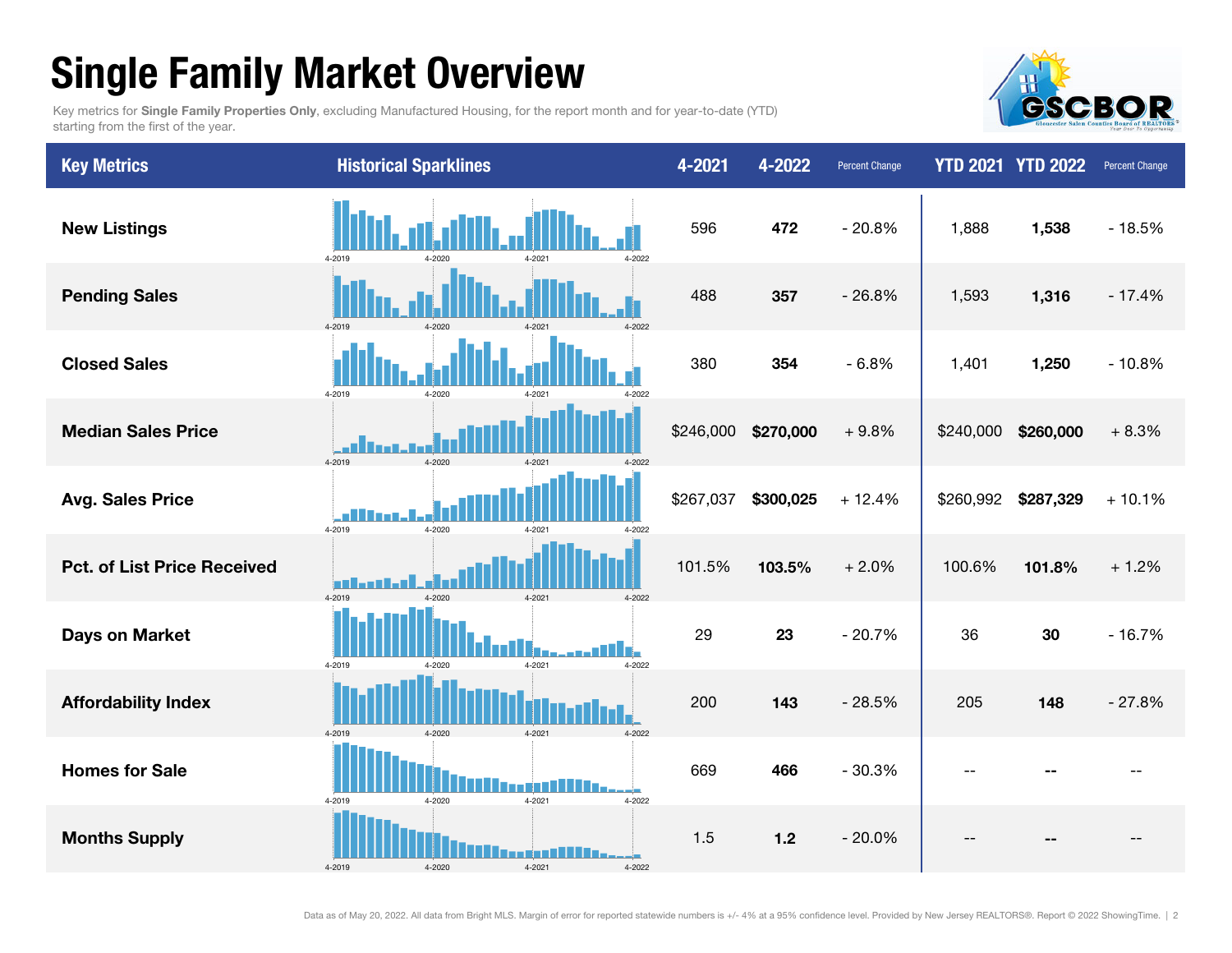### Townhouse-Condo Market Overview

Key metrics for Townhouses and Condominiums Only for the report month and for year-to-date (YTD) starting from the first of the year.



| <b>Key Metrics</b>                 | <b>Historical Sparklines</b>               | 4-2021    | 4-2022    | <b>Percent Change</b> |           | <b>YTD 2021 YTD 2022</b> | <b>Percent Change</b> |
|------------------------------------|--------------------------------------------|-----------|-----------|-----------------------|-----------|--------------------------|-----------------------|
| <b>New Listings</b>                | 4-2019<br>4-2022<br>4-2020                 | 81        | 58        | $-28.4%$              | 303       | 227                      | $-25.1%$              |
| <b>Pending Sales</b>               | $4 - 2019$<br>4-2020<br>4-202              | 67        | 50        | $-25.4%$              | 260       | 212                      | $-18.5%$              |
| <b>Closed Sales</b>                | 4-2019<br>4-2020<br>4-2021<br>4-2022       | 71        | 47        | $-33.8%$              | 234       | 184                      | $-21.4%$              |
| <b>Median Sales Price</b>          | 4-2019<br>4-2020                           | \$190,000 | \$219,500 | $+15.5%$              | \$179,500 | \$203,000                | $+13.1%$              |
| <b>Avg. Sales Price</b>            | П.<br>4-2019<br>4-2020<br>4-2021<br>4-2022 | \$202,239 | \$232,645 | $+15.0%$              | \$193,187 | \$221,415                | $+14.6%$              |
| <b>Pct. of List Price Received</b> | m<br>4-2019<br>4-2020<br>4-2021<br>4-2022  | 101.0%    | 105.4%    | $+4.4%$               | 101.0%    | 104.1%                   | $+3.1%$               |
| Days on Market                     | $4 - 2021$<br>4-2022<br>4-2019<br>4-2020   | 14        | 16        | $+14.3%$              | 22        | 17                       | $-22.7%$              |
| <b>Affordability Index</b>         | 4-2019<br>4-2020<br>4-2021<br>4-2022       | 259       | 175       | $-32.4%$              | 274       | 190                      | $-30.7%$              |
| <b>Homes for Sale</b>              | 4-2021<br>4-2022<br>4-2019<br>4-2020       | 98        | 48        | $-51.0%$              | --        |                          |                       |
| <b>Months Supply</b>               | 4-2019<br>4-2020<br>4-2021<br>4-2022       | 1.4       | 0.8       | $-42.9%$              |           |                          |                       |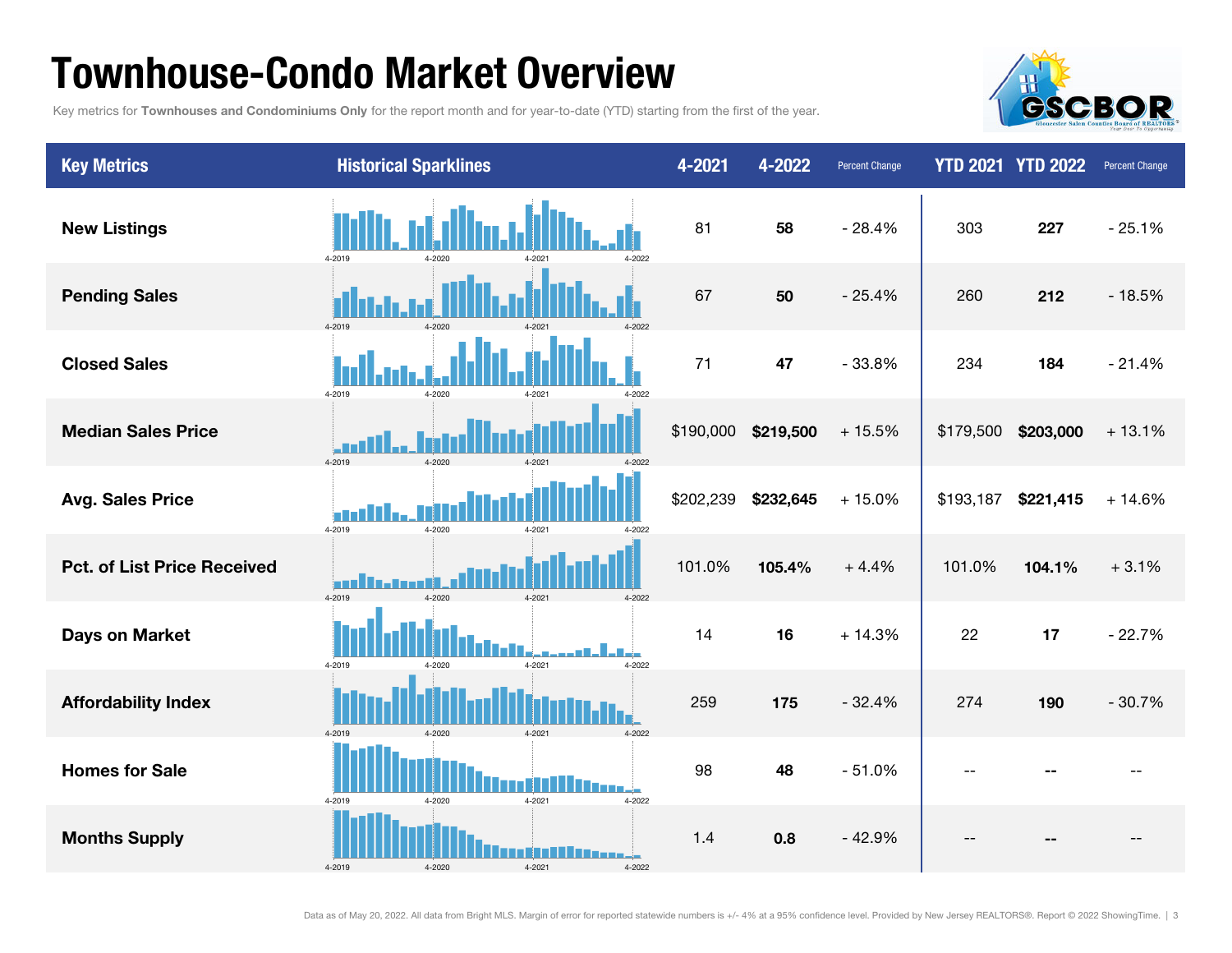# Adult Community Market Overview

Key metrics for properties in Adult Communities Only for the report month and for year-to-date (YTD) starting from the first of the year.



| <b>Key Metrics</b>                 | <b>Historical Sparklines</b>                  | 4-2021    | 4-2022    | <b>Percent Change</b> |           | <b>YTD 2021 YTD 2022</b> | Percent Change |
|------------------------------------|-----------------------------------------------|-----------|-----------|-----------------------|-----------|--------------------------|----------------|
| <b>New Listings</b>                | 4-2019<br>4-2022<br>$4 - 2020$                | 36        | 39        | $+8.3%$               | 120       | 107                      | $-10.8%$       |
| <b>Pending Sales</b>               | 4-2019<br>$4 - 202$                           | 25        | 26        | $+4.0%$               | 116       | 80                       | $-31.0%$       |
| <b>Closed Sales</b>                | 4-2019<br>4-2020<br>4-2022                    | 23        | 23        | 0.0%                  | 92        | 78                       | $-15.2%$       |
| <b>Median Sales Price</b>          | 4-2019<br>4-2020<br>$4 - 202 -$<br>$4 - 2022$ | \$240,000 | \$260,000 | $+8.3%$               | \$248,750 | \$290,000                | $+16.6%$       |
| <b>Avg. Sales Price</b>            | 4-2019<br>4-2020<br>4-2021<br>4-2022          | \$228,817 | \$280,527 | $+22.6%$              | \$247,585 | \$283,532                | $+14.5%$       |
| <b>Pct. of List Price Received</b> | 4-2019<br>4-2021<br>4-2022<br>4-2020          | 100.7%    | 102.7%    | $+2.0%$               | 100.0%    | 102.1%                   | $+2.1%$        |
| <b>Days on Market</b>              | 4-2019<br>4-2021<br>4-2022<br>4-2020          | 29        | 12        | $-58.6%$              | 31        | 14                       | $-54.8%$       |
| <b>Affordability Index</b>         | 4-2019<br>4-2020<br>4-2021<br>4-2022          | 205       | 148       | $-27.8%$              | 198       | 133                      | $-32.8%$       |
| <b>Homes for Sale</b>              | 4-2019<br>4-2021<br>4-2022<br>4-2020          | 38        | 27        | $-28.9%$              | $-$       |                          |                |
| <b>Months Supply</b>               | 4-2019<br>4-2020<br>4-2021<br>4-2022          | 1.4       | $1.2$     | $-14.3%$              |           |                          |                |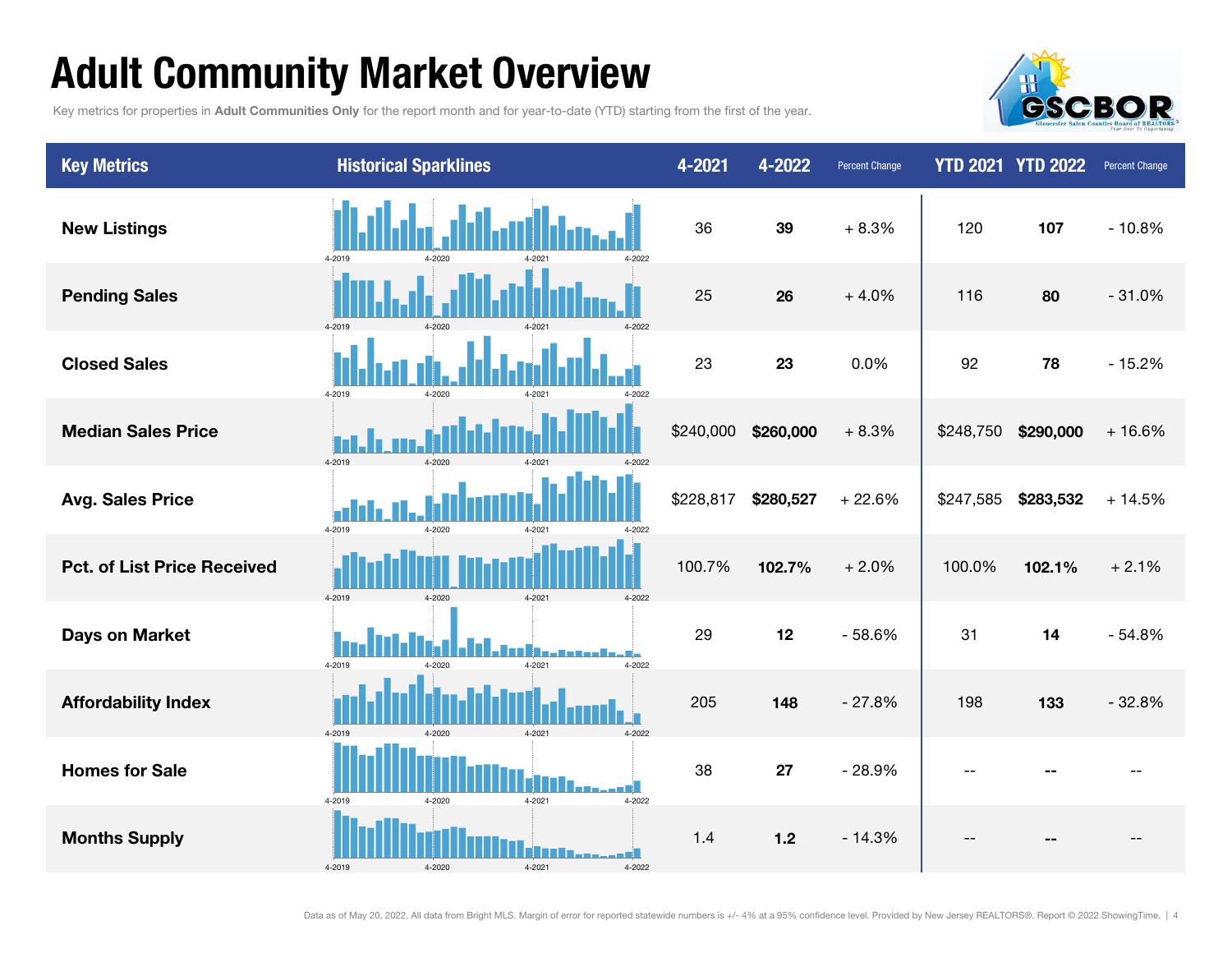## New Listings

A count of the properties that have been newly listed on the market in a given month.





#### 1,765 262931,888 303 1201,538 227107Single Family **Townhouse-Condo** Adult Communities Year to Date% - 20.8% - 45.8% + 80.0% - 28.4% - 77.1% + 350.0% + 8.3% - 29.2% + 7.0% - 18.5% - 20.1% + 15.6% - 25.1% - 26.8% + 29.0% - 10.8% 2021 2022 2020 2021 2022 2020 2021 2022- 26.8%



Historical New Listings by Month Single Table 12 and Single Family Townhouse-Condo Adult Communities May 2021 612 101 38 June 2021 616 88 24 July 2021 601 85 31 August 2021 566 77 21 September 2021 472 71 23 October 2021 447 60 22 November 2021 366 45 17 December 2021 262 38 14 January 2022 264 41 20 February 2022 345 60 15 March 2022 457 68 33 April 2022 472 58 39 12-Month Avg. 457 66 25

Note: If no activity occurred during a month, no data point is shown and the line extends to the next available data point.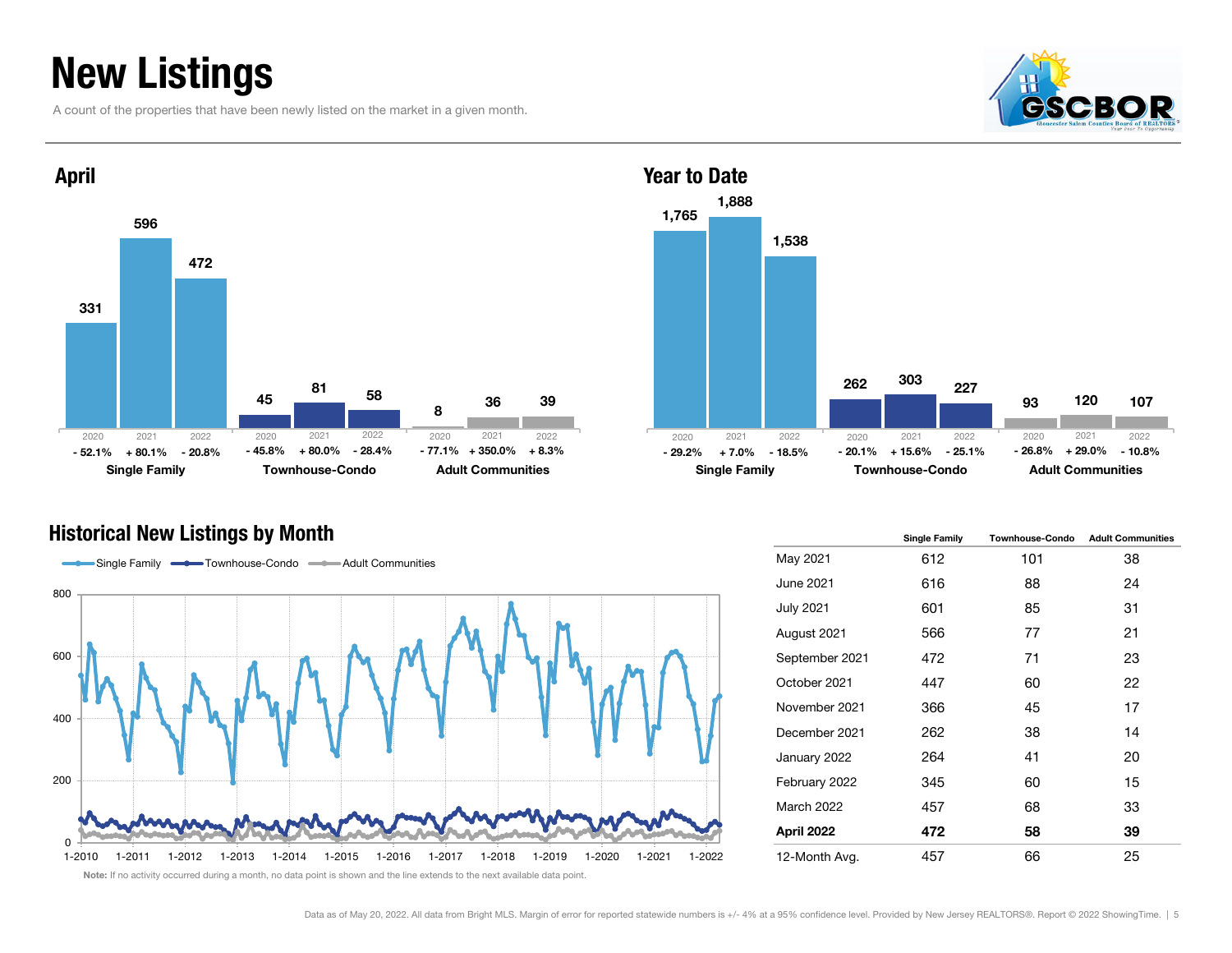### Pending Sales

A count of the properties on which offers have been accepted in a given month.





#### Historical Pending Sales by Month





|                   | <b>Single Family</b> | <b>Townhouse-Condo</b> | <b>Adult Communities</b> |
|-------------------|----------------------|------------------------|--------------------------|
| May 2021          | 492                  | 96                     | 38                       |
| June 2021         | 489                  | 74                     | 24                       |
| <b>July 2021</b>  | 467                  | 76                     | 26                       |
| August 2021       | 479                  | 70                     | 25                       |
| September 2021    | 398                  | 78                     | 29                       |
| October 2021      | 407                  | 60                     | 19                       |
| November 2021     | 378                  | 50                     | 19                       |
| December 2021     | 280                  | 41                     | 18                       |
| January 2022      | 271                  | 33                     | 16                       |
| February 2022     | 304                  | 57                     | 10                       |
| <b>March 2022</b> | 384                  | 72                     | 28                       |
| April 2022        | 357                  | 50                     | 26                       |
| 12-Month Avg.     | 392                  | 63                     | 23                       |

Year to Date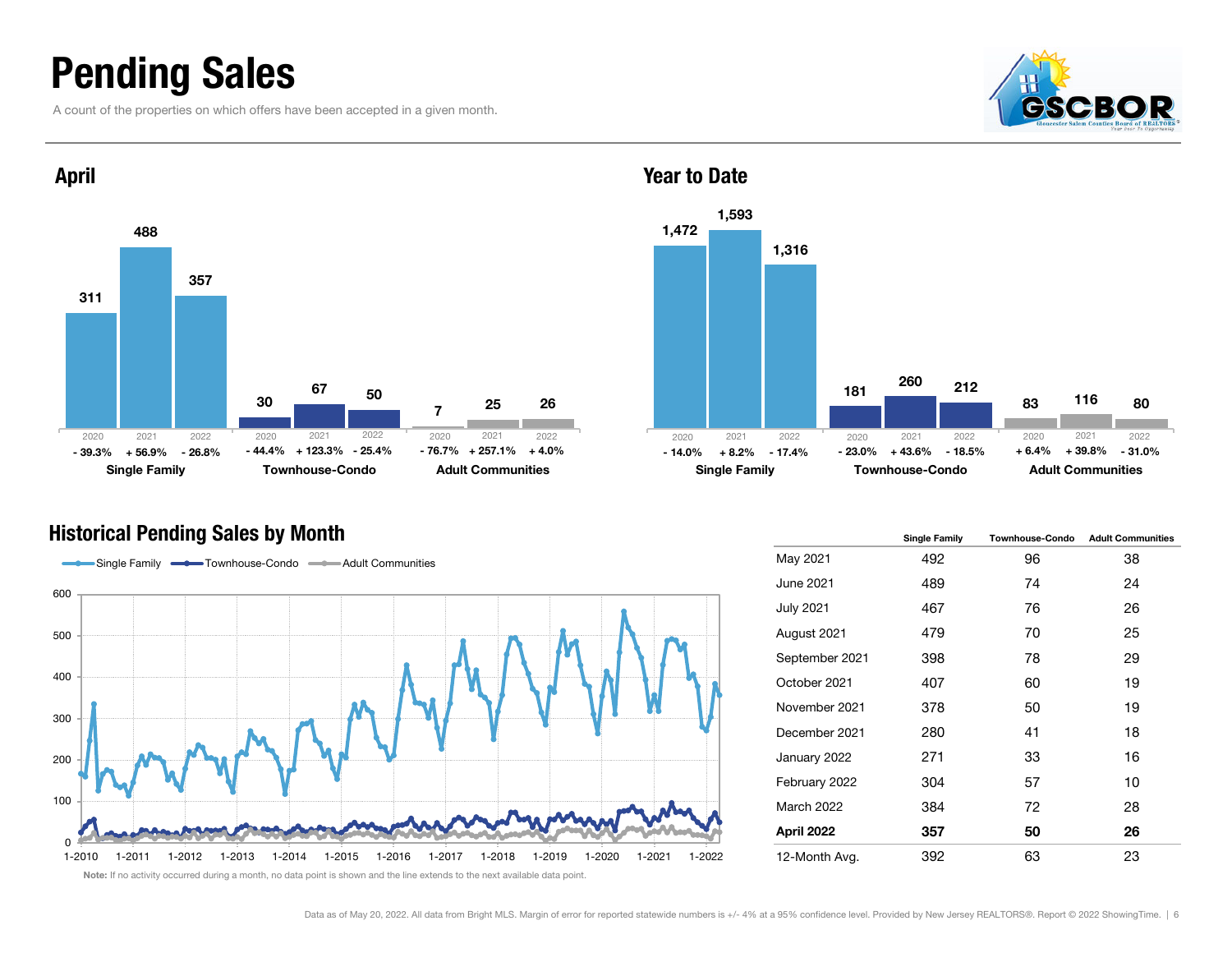### Closed Sales

A count of the actual sales that closed in a given month.





#### Year to Date



#### Historical Closed Sales by Month



|                  | <b>Single Family</b> | <b>Townhouse-Condo</b> | <b>Adult Communities</b> |
|------------------|----------------------|------------------------|--------------------------|
| May 2021         | 387                  | 60                     | 32                       |
| June 2021        | 555                  | 89                     | 35                       |
| <b>July 2021</b> | 511                  | 78                     | 22                       |
| August 2021      | 498                  | 78                     | 27                       |
| September 2021   | 469                  | 73                     | 27                       |
| October 2021     | 420                  | 87                     | 38                       |
| November 2021    | 402                  | 59                     | 21                       |
| December 2021    | 411                  | 58                     | 29                       |
| January 2022     | 323                  | 39                     | 17                       |
| February 2022    | 248                  | 33                     | 17                       |
| March 2022       | 325                  | 65                     | 21                       |
| April 2022       | 354                  | 47                     | 23                       |
| 12-Month Avg.    | 409                  | 64                     | 26                       |

Note: If no activity occurred during a month, no data point is shown and the line extends to the next available data point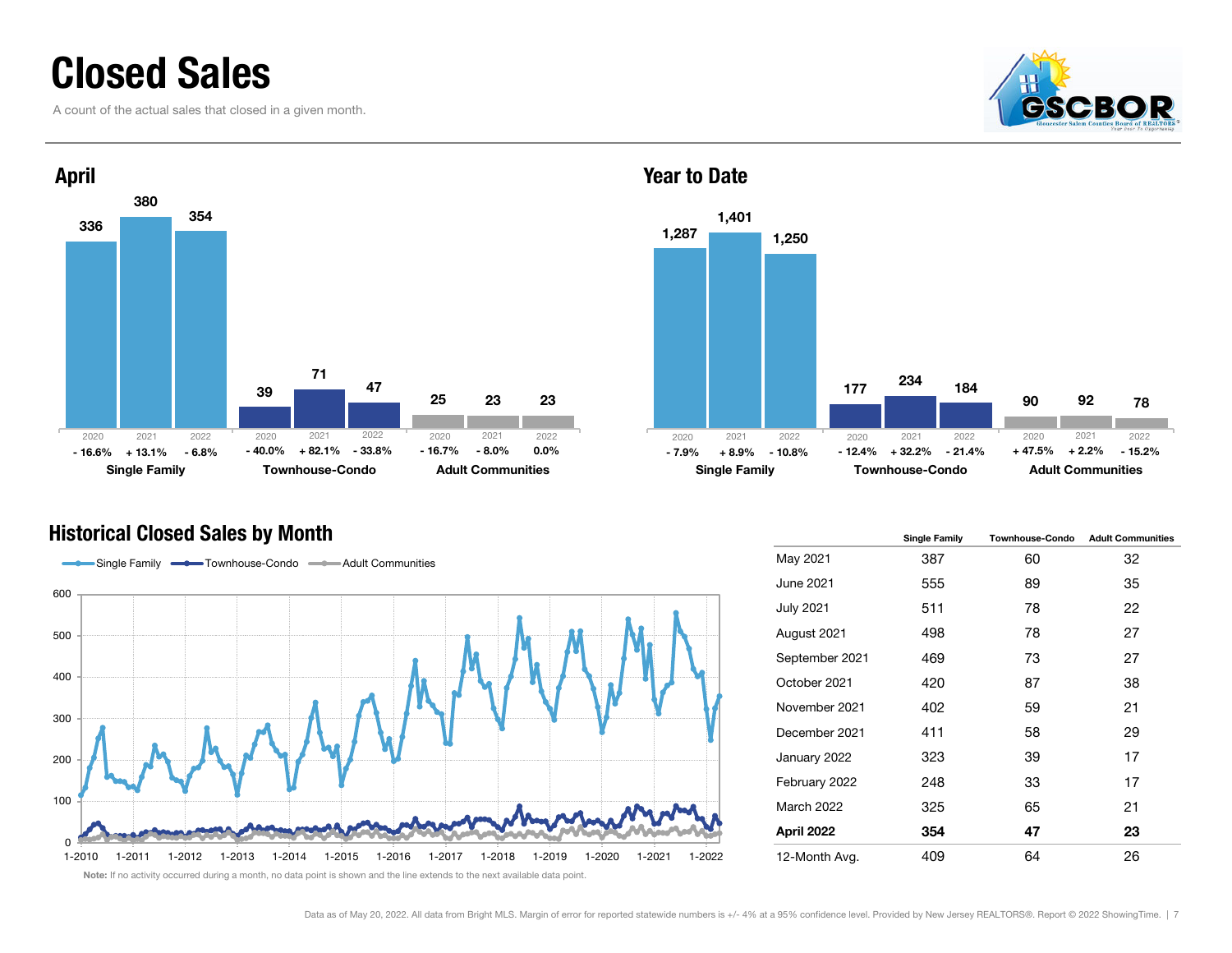### Median Sales Price

April

Point at which half of the sales sold for more and half sold for less, not accounting for seller concessions, in a given month.





Year to Date



#### Historical Median Sales Price by Month



|                   | <b>Single Family</b> | <b>Townhouse-Condo</b> | <b>Adult Communities</b> |
|-------------------|----------------------|------------------------|--------------------------|
| May 2021          | \$245,000            | \$185,000              | \$294,850                |
| June 2021         | \$261,000            | \$195,000              | \$285,000                |
| <b>July 2021</b>  | \$262,500            | \$195,500              | \$247,250                |
| August 2021       | \$276,000            | \$185,375              | \$305,000                |
| September 2021    | \$262,000            | \$190,000              | \$295,000                |
| October 2021      | \$253,500            | \$192,500              | \$294,750                |
| November 2021     | \$250,000            | \$229,000              | \$301,290                |
| December 2021     | \$260,000            | \$190,000              | \$285,000                |
| January 2022      | \$263,000            | \$190,000              | \$257,000                |
| February 2022     | \$244,950            | \$209,000              | \$295,000                |
| <b>March 2022</b> | \$256,500            | \$205,000              | \$320,000                |
| April 2022        | \$270,000            | \$219,500              | \$260,000                |
| 12-Month Med.*    | \$260,000            | \$195,000              | \$290,000                |

\* Median Sales Price for all properties from May 2021 through April 2022. This is not the average of the individual figures above.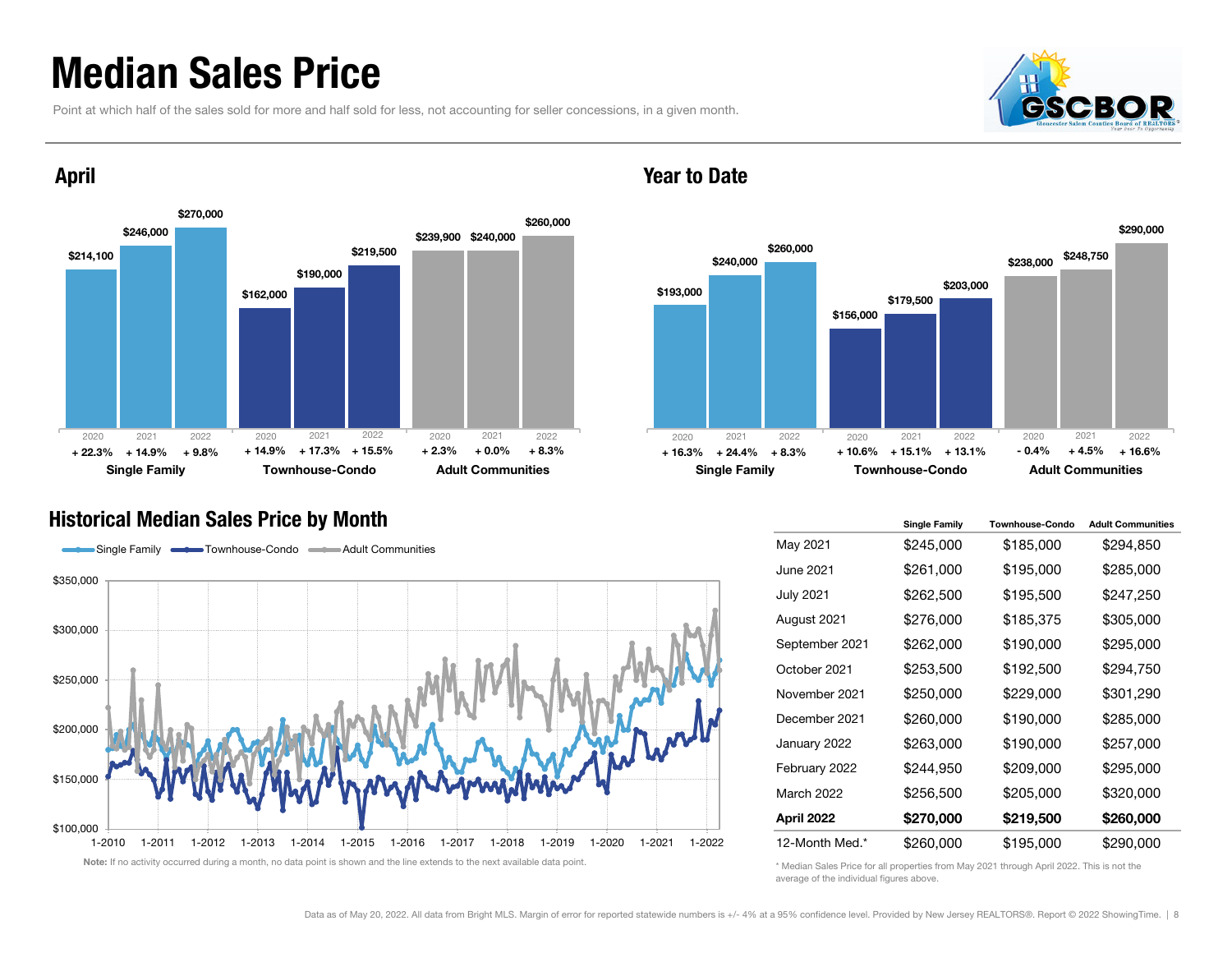### Average Sales Price

Average sales price for all closed sales, not accounting for seller concessions, in a given month.





April

#### Year to Date



#### Historical Average Sales Price by Month



|                   | <b>Single Family</b> | <b>Townhouse-Condo</b> | <b>Adult Communities</b> |
|-------------------|----------------------|------------------------|--------------------------|
| May 2021          | \$272,460            | \$202,694              | \$292,824                |
| June 2021         | \$284,317            | \$214,385              | \$277,591                |
| <b>July 2021</b>  | \$292,669            | \$212,735              | \$252,879                |
| August 2021       | \$300,699            | \$202,044              | \$296,050                |
| September 2021    | \$285,371            | \$202,101              | \$307,096                |
| October 2021      | \$283,880            | \$208,271              | \$285,542                |
| November 2021     | \$281,594            | \$224,270              | \$296,907                |
| December 2021     | \$294,139            | \$204,731              | \$286,583                |
| January 2022      | \$290,867            | \$198,338              | \$255,364                |
| February 2022     | \$267,746            | \$229,512              | \$294,950                |
| <b>March 2022</b> | \$284,954            | \$223,029              | \$300,381                |
| April 2022        | \$300,025            | \$232,645              | \$280,527                |
| 12-Month Avg.*    | \$287,346            | \$211,899              | \$286,234                |

\* Avg. Sales Price for all properties from May 2021 through April 2022. This is not the average of the individual figures above.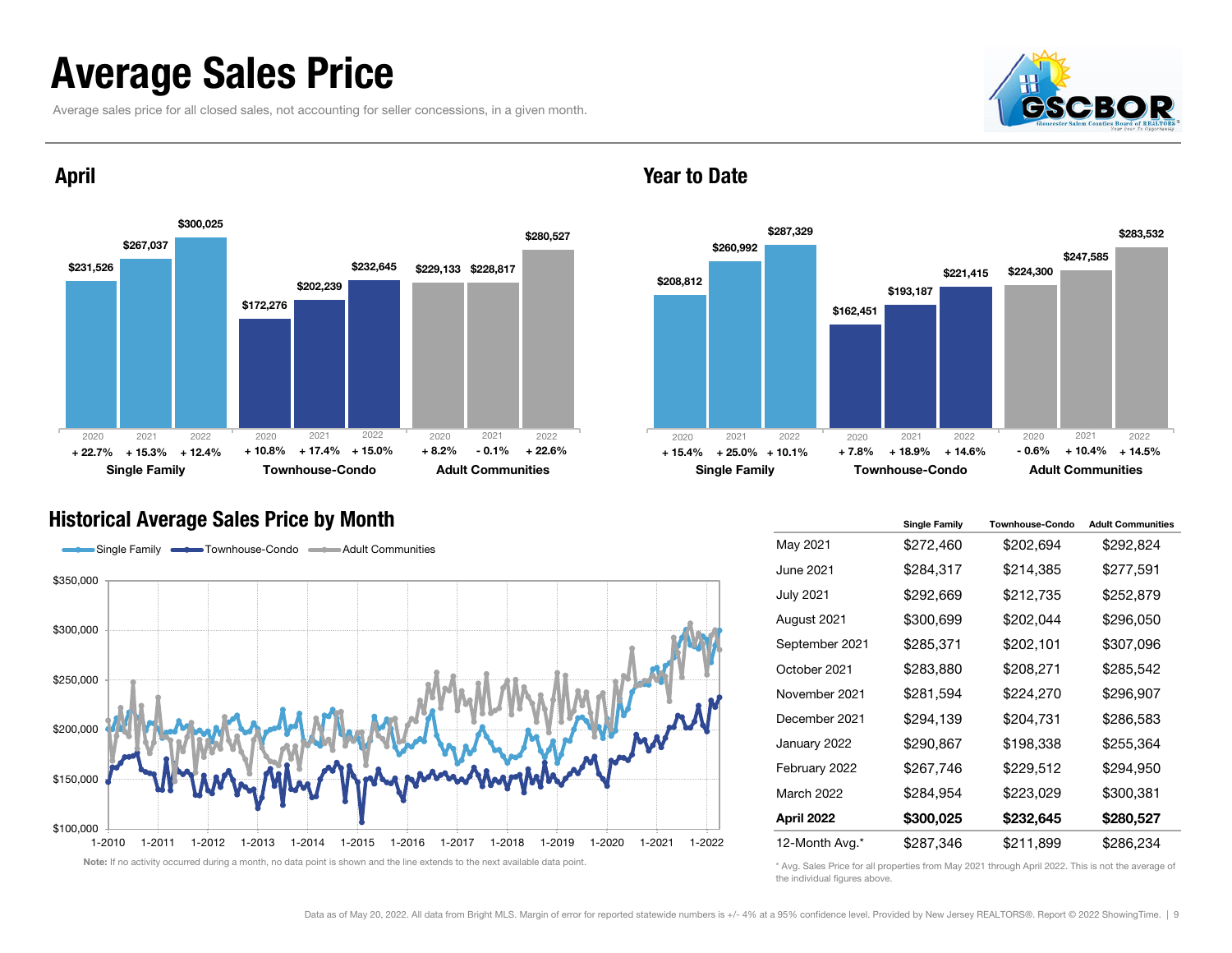### Percent of List Price Received

Percentage found when dividing a property's sales price by its most recent list price, then taking the average for all properties sold in a given month, not accounting for seller concessions.





### April

### Historical Percent of List Price Received by Month



Year to Date



|                   | <b>Single Family</b> | <b>Townhouse-Condo</b> | <b>Adult Communities</b> |
|-------------------|----------------------|------------------------|--------------------------|
| May 2021          | 102.7%               | 101.4%                 | 102.3%                   |
| <b>June 2021</b>  | 103.1%               | 102.5%                 | 102.6%                   |
| <b>July 2021</b>  | 102.7%               | 103.0%                 | 101.3%                   |
| August 2021       | 102.9%               | 100.5%                 | 101.2%                   |
| September 2021    | 102.0%               | 101.3%                 | 101.8%                   |
| October 2021      | 101.9%               | 101.3%                 | 102.1%                   |
| November 2021     | 100.5%               | 102.5%                 | 102.1%                   |
| December 2021     | 101.4%               | 100.8%                 | 100.0%                   |
| January 2022      | 100.7%               | 102.6%                 | 102.0%                   |
| February 2022     | 100.5%               | 103.3%                 | 103.5%                   |
| <b>March 2022</b> | 102.1%               | 104.3%                 | 100.4%                   |
| April 2022        | 103.5%               | 105.4%                 | 102.7%                   |
| 12-Month Avg.*    | 102.1%               | 102.3%                 | 101.8%                   |

\* Pct. of List Price Received for all properties from May 2021 through April 2022. This is not the average of the individual figures above.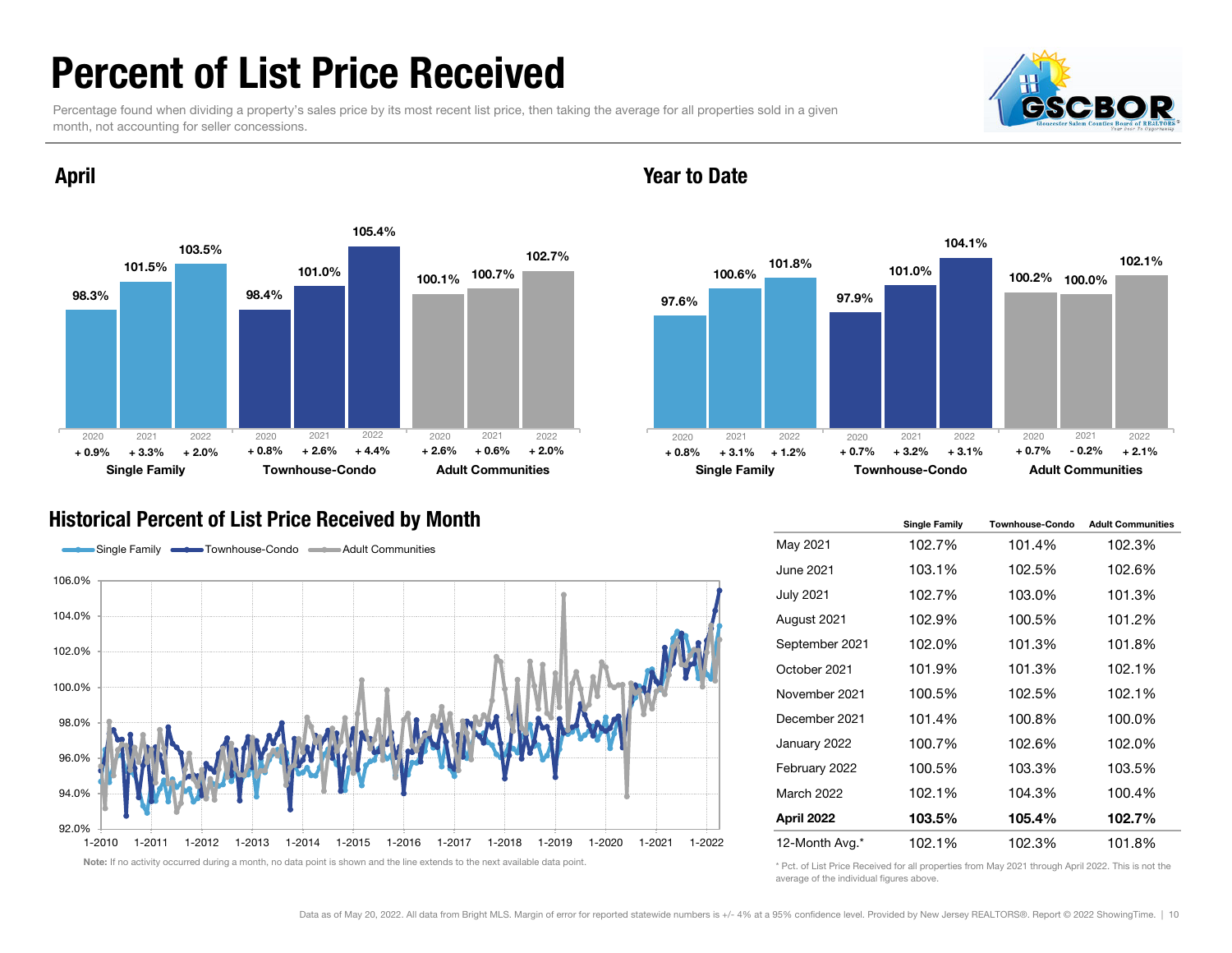### Days on Market Until Sale

Average number of days between when a property is listed and when an offer is accepted in a given month.





### Year to Date



#### Historical Days on Market Until Sale by Month



|                   | <b>Single Family</b> | <b>Townhouse-Condo</b> | <b>Adult Communities</b> |
|-------------------|----------------------|------------------------|--------------------------|
| May 2021          | 25                   | 19                     | 19                       |
| June 2021         | 22                   | 14                     | 14                       |
| July 2021         | 20                   | 16                     | 23                       |
| August 2021       | 23                   | 16                     | 17                       |
| September 2021    | 25                   | 21                     | 20                       |
| October 2021      | 23                   | 24                     | 17                       |
| November 2021     | 29                   | 14                     | 15                       |
| December 2021     | 32                   | 32                     | 26                       |
| January 2022      | 34                   | 15                     | 15                       |
| February 2022     | 37                   | 24                     | 10                       |
| <b>March 2022</b> | 30                   | 16                     | 20                       |
| April 2022        | 23                   | 16                     | 12                       |
| 12-Month Avg.*    | 26                   | 19                     | 18                       |

\* Days on Market for all properties from May 2021 through April 2022. This is not the average of the individual figures above.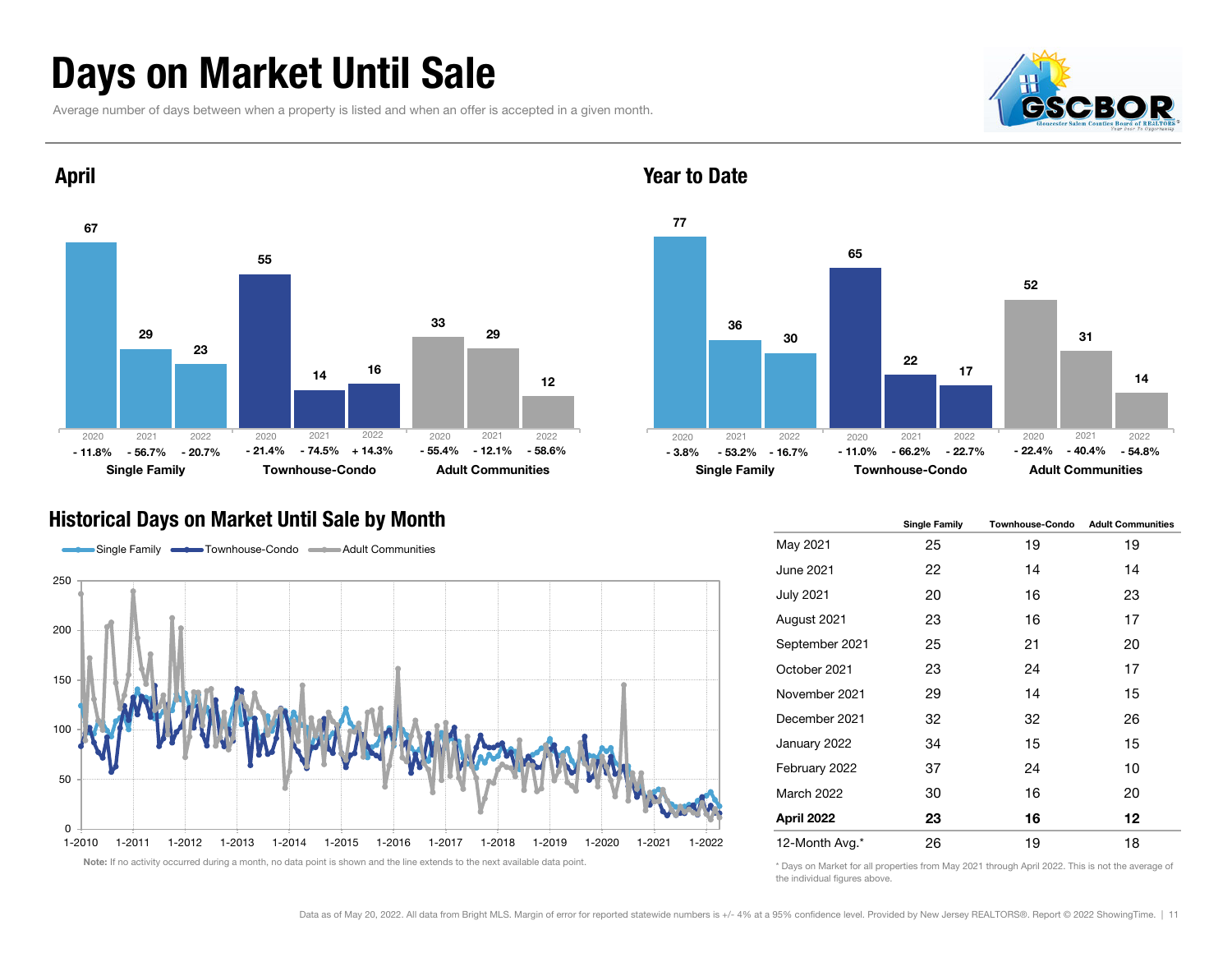# Housing Affordability Index

April

This index measures housing affordability for the region. For example, an index of 120 means the median household income is 120% of what is necessary to qualify for the median-priced home under prevailing interest rates. A higher number means greater affordability.





#### Year to Date



### Historical Housing Affordability Index by Month



|                   | <b>Single Family</b> | <b>Townhouse-Condo</b> | <b>Adult Communities</b> |
|-------------------|----------------------|------------------------|--------------------------|
| May 2021          | 203                  | 269                    | 168                      |
| June 2021         | 190                  | 254                    | 174                      |
| <b>July 2021</b>  | 191                  | 256                    | 203                      |
| August 2021       | 178                  | 264                    | 161                      |
| September 2021    | 186                  | 256                    | 165                      |
| October 2021      | 192                  | 253                    | 165                      |
| November 2021     | 200                  | 218                    | 166                      |
| December 2021     | 183                  | 250                    | 167                      |
| January 2022      | 175                  | 242                    | 179                      |
| February 2022     | 186                  | 217                    | 154                      |
| <b>March 2022</b> | 161                  | 202                    | 129                      |
| April 2022        | 143                  | 175                    | 148                      |
| 12-Month Avg.*    | 182                  | 238                    | 165                      |

\* Affordability Index for all properties from May 2021 through April 2022. This is not the average of the individual figures above.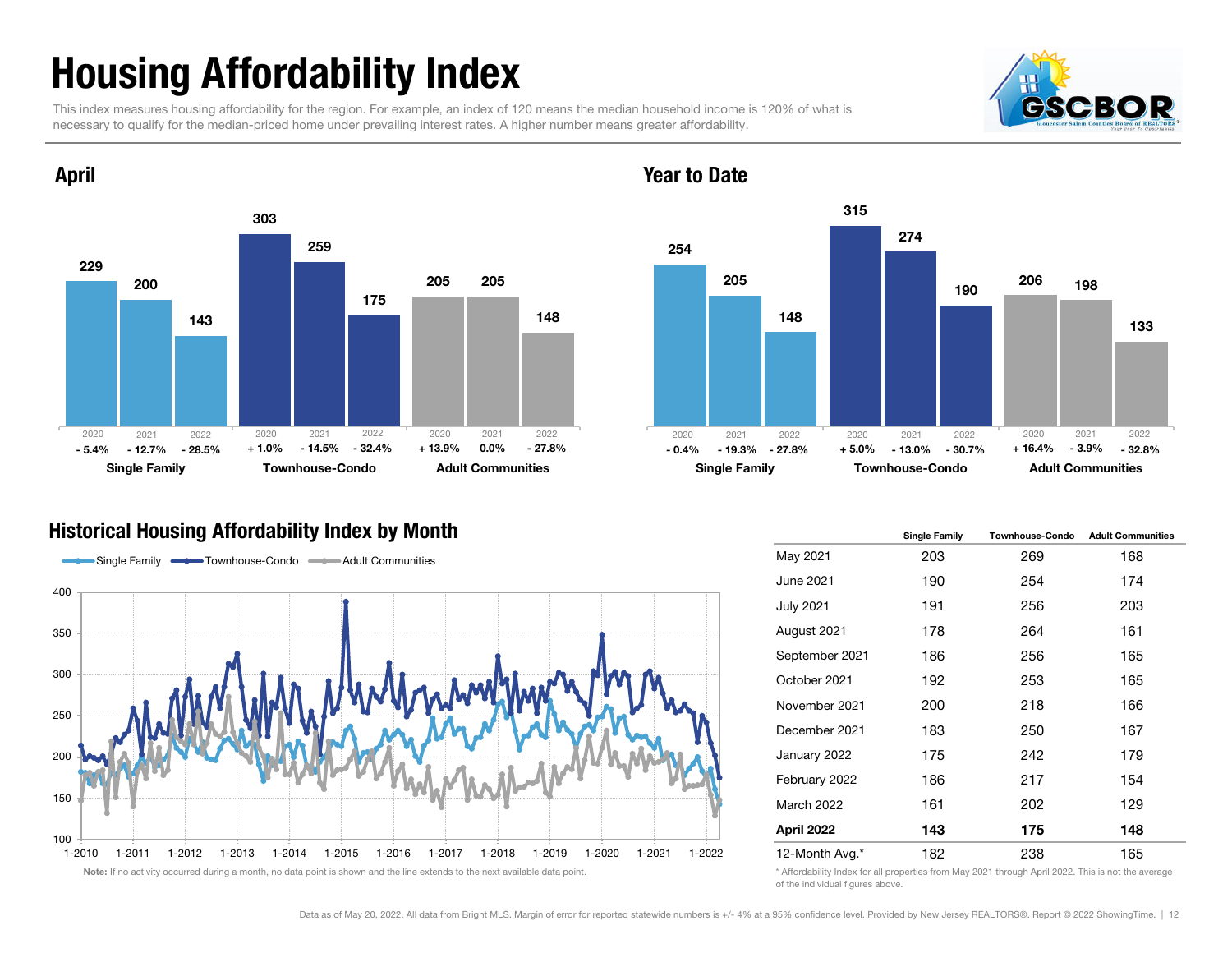### Inventory of Homes for Sale

The number of properties available for sale in active status at the end of a given month.





#### Historical Inventory of Homes for Sale by Month



|                   | <b>Single Family</b> | <b>Townhouse-Condo</b> | <b>Adult Communities</b> |  |  |
|-------------------|----------------------|------------------------|--------------------------|--|--|
| May 2021          | 703                  | 95                     | 35                       |  |  |
| June 2021         | 749                  | 104                    | 33                       |  |  |
| <b>July 2021</b>  | 805                  | 106                    | 35                       |  |  |
| August 2021       | 804                  | 107                    | 28                       |  |  |
| September 2021    | 791                  | 91                     | 16                       |  |  |
| October 2021      | 748                  | 86                     | 17                       |  |  |
| November 2021     | 662                  | 75                     | 14                       |  |  |
| December 2021     | 541                  | 66                     | 10                       |  |  |
| January 2022      | 461                  | 65                     | 12                       |  |  |
| February 2022     | 435                  | 60                     | 15                       |  |  |
| <b>March 2022</b> | 437                  | 44                     | 19                       |  |  |
| April 2022        | 466                  | 48                     | 27                       |  |  |
| 12-Month Avg.     | 634                  | 79                     | 22                       |  |  |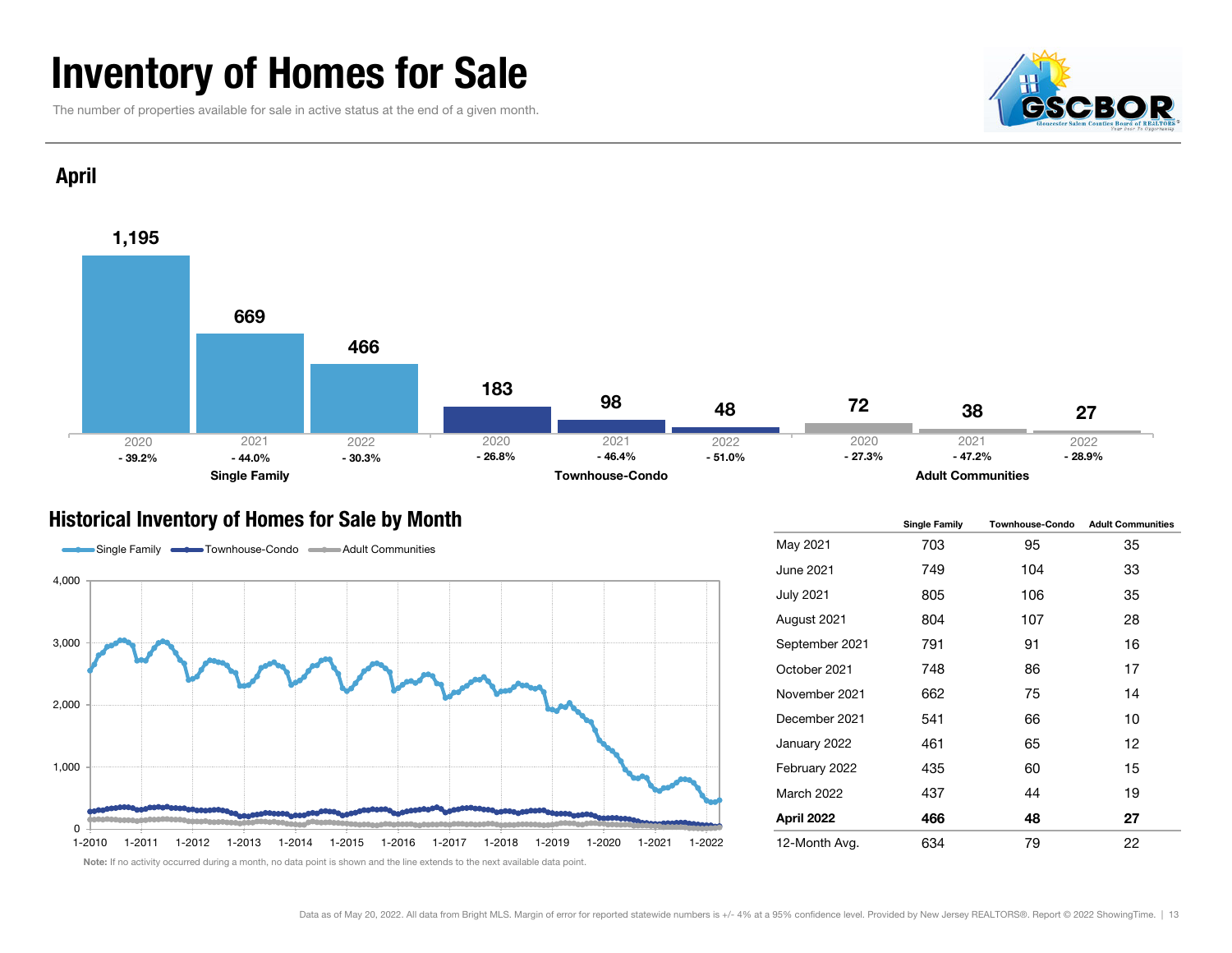# Months Supply of Inventory

The inventory of homes for sale at the end of a given month, divided by the average monthly pending sales from the last 12 months.





### Historical Months Supply of Inventory by Month



|                   | <b>Single Family</b> | <b>Townhouse-Condo</b> | <b>Adult Communities</b> |  |  |
|-------------------|----------------------|------------------------|--------------------------|--|--|
| May 2021          | 1.6                  | 1.3                    | 1.2                      |  |  |
| June 2021         | 1.7                  | $1.5\,$                | 1.1                      |  |  |
| <b>July 2021</b>  | 1.9                  | $1.5\,$                | 1.2                      |  |  |
| August 2021       | 1.9                  | 1.6                    | 1.0                      |  |  |
| September 2021    | 1.9                  | 1.3                    | 0.6                      |  |  |
| October 2021      | 1.8                  | 1.3                    | 0.6                      |  |  |
| November 2021     | 1.6                  | 1.1                    | 0.5                      |  |  |
| December 2021     | 1.3                  | 1.0                    | 0.4                      |  |  |
| January 2022      | 1.1                  | 1.0                    | 0.5                      |  |  |
| February 2022     | 1.1                  | 0.9                    | 0.6                      |  |  |
| <b>March 2022</b> | 1.1                  | 0.7                    | 0.8                      |  |  |
| April 2022        | 1.2 <sub>1</sub>     | 0.8                    | 1.2 <sub>1</sub>         |  |  |
| 12-Month Avg.*    | 1.5                  | 1.2                    | 0.8                      |  |  |

\* Months Supply for all properties from May 2021 through April 2022. This is not the average of the individual figures above.